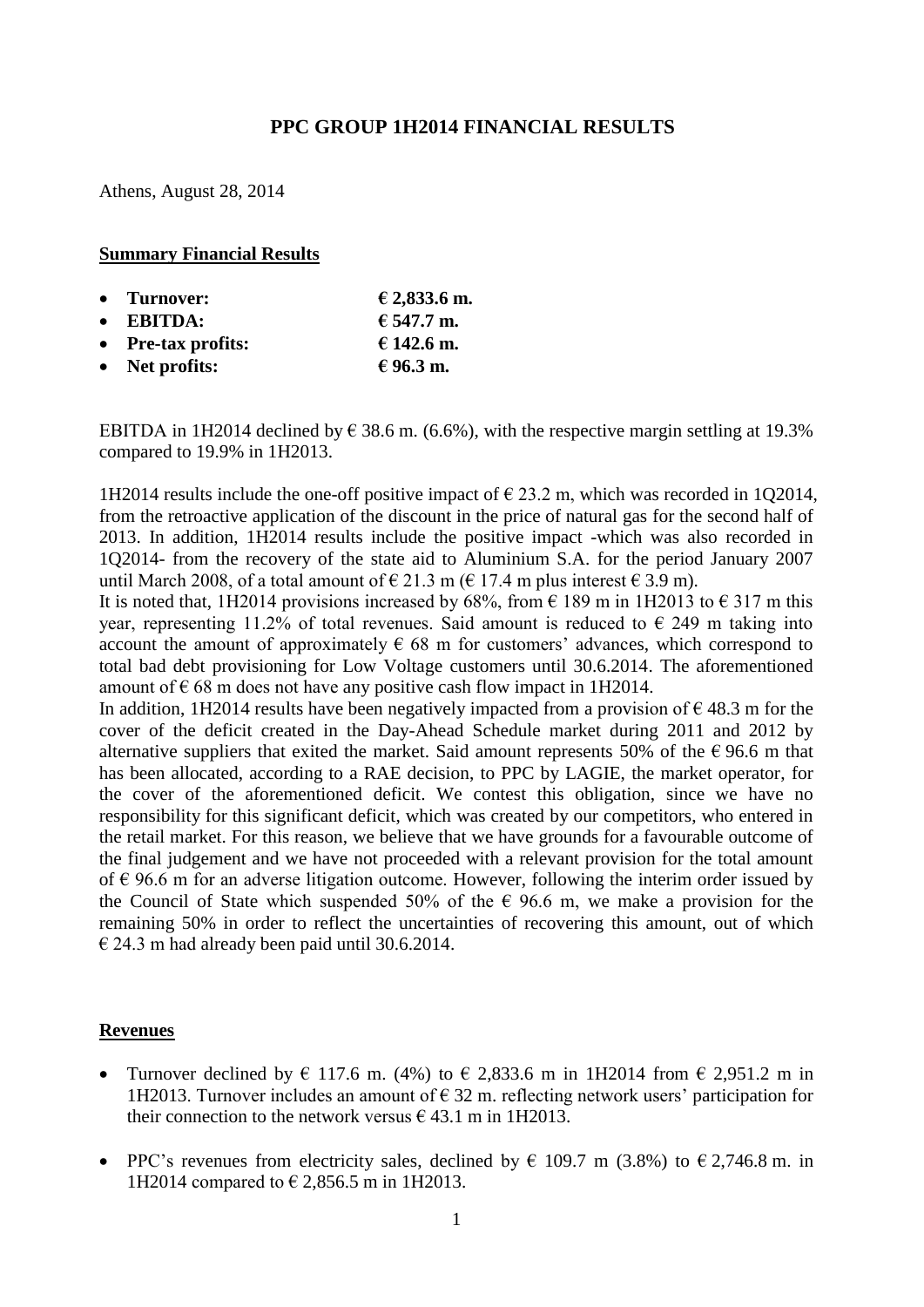## In detail:

- Total electricity demand decreased by 7.8% (2,266 GWh) in 1H2014, to 26,951 GWh versus 29,217 GWh in 1H2013. Excluding exports and pumping, electricity demand decreased by 2.2% (589 GWh). Total electricity demand in 2Q2014 fell by 7% compared to 2Q2013, while excluding exports and pumping the decrease of domestic demand amounted to 1.6%.
- PPC's domestic electricity sales volume decreased by 564 GWh (2.3%), to 23,496 GWh due to lower demand, seemingly as a result of mild weather conditions during the winter. The respective decline in 2Q2014 compared to 2Q2013 was 1.7%. PPC's retail market share between 1H2014 and 1H2013 remained practically unchanged, at 98% versus 98.4%.
- PPC's electricity generation and imports covered 68.8% of total demand, while the corresponding percentage in 1H2013 was 63.8%. Lignite-fired generation increased by 6.9%, whereas gas-fired generation marked also a significant increase compared to 1H2013, when the respective generation was considerably lower, mainly due to exceptional hydrological conditions. Accordingly, hydro generation decreased by 54.6%, between the two periods.

Finally, third party RES generation remained practically stable, compared to 1H2013. On the other hand, their relative share in the country's energy generation increased to 17.9% from 15.8%, due to the reduction of overall demand.

## **Operating expenses**

Operating expenses before depreciation, decreased by  $\in$  79 m. (3.3%) from  $\in$  2,364.9 m. in 1H2013 to € 2,285.9 m. in 1H2014.

More specifically:

Energy mix expenditure

- Expenditure for liquid fuel, natural gas and energy purchases decreased by  $\epsilon$  77.7 m., or by 6.2% compared to 1H2013.
	- In detail:
	- The decrease in liquid fuel expense by  $\epsilon$  24.6 m. (6.7%), from  $\epsilon$ 368.9 m. in 1H2013 to  $\epsilon$  344.3 m. in 1H2014, is attributed to the reduction of heavy fuel oil and diesel prices, expressed in Euros, by 6.8% and 6.7% respectively, (including the reduction of the premium that the Company achieved since January of this year), as electricity generation from liquid fuel marked a slight increase of 22 GWh.
	- Natural gas expense increased by  $\epsilon$  67.8 m. (64.1%), from  $\epsilon$  105.7 m. in 1H2013 to  $\epsilon$  173.5 m., due to the increase of gas-fired generation, which was to some extent mitigated by the decrease of natural gas prices by 17.2%. Approximately half of this decrease is related to the discount on overall natural gas prices for PPC, following the agreement between DEPA and Gazprom.
	- Energy purchases expense from the System and the Network decreased by 16% or  $\in$  116.8 m., from  $\in$  730.6 m. in 1H2013 to  $\in$  613.8 m. More specifically, and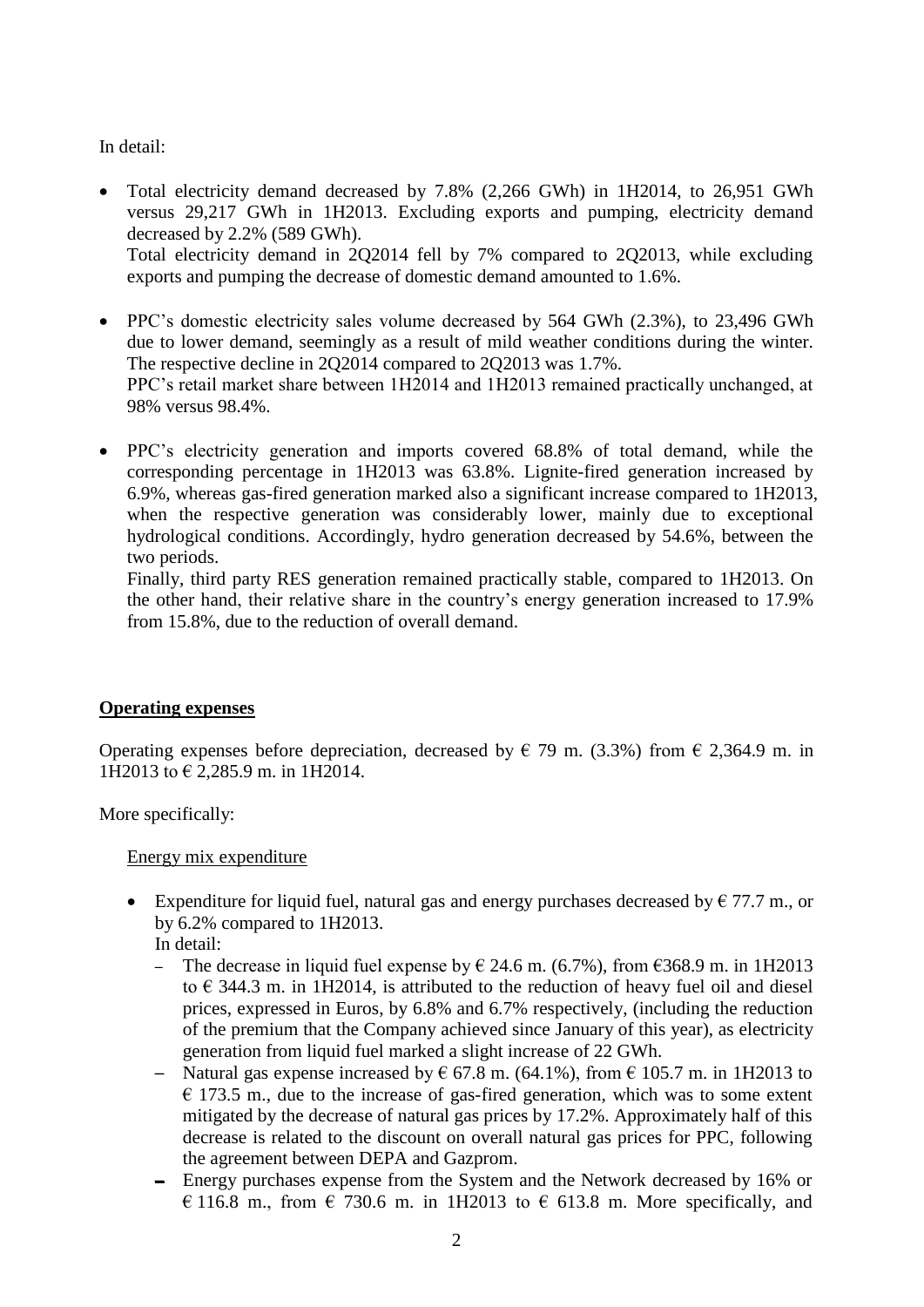regarding the Interconnected System, energy purchases expense amounted to  $\epsilon$  550 m. compared to  $\epsilon$  655.7 m. in 1H2013, a reduction of 16.1% or  $\epsilon$  105.7 m.

The reduction of energy purchases expense is mainly attributed to the reduction of energy purchases volume by 1,033 GWh (999 GWh from the System and 34 GWh from the Network) and the significant drop in the Variable Cost Recovery Mechanism expense.

On the other hand, the reduction in the energy purchases expense was contained by the increase of the average System Marginal Price (SMP) by 51.1%, from € 36.8/MWh in 1H2013 to  $€$  55.6/MWh in 1H2014, as well as by the increased net expense by  $\epsilon$  41.8 m for the Capacity Assurance Mechanism, resulting from the doubling of the Capacity Assurance Certificates (CACs) for modern natural gas-fired units combined with the abolition of CACs for certain PPC older generation units as of 1.8.2013.

Additionally, there was a further negative impact from the incremental expense of  $\epsilon$  23.2 m, resulting from the modified methodology for calculating the price paid, through the Pool, by electricity suppliers to RES generators in the Interconnected System.

- ─ Expenditure for electricity imports, excluding expense for interconnection rights, reached  $\in$  54.1 m., decreased by  $\in$  4.1 m. (7%), mainly due to the decrease of the imports price by 19.1%, despite the increase in the volume of imports by 155 GWh (1,191 GWh in 1H2014 vs 1,036 GWh in 1H2013).
- Expenditure for  $CO_2$  emission rights amounted to  $\epsilon$  104.8 m. in 1H2014, decreased by  $\epsilon$  1.4 m. compared to 1H2013. CO<sub>2</sub> emissions in 1H2014 reached 19.8 mln tonnes compared to 18.8 mln tonnes, due to the increased lignite and gas fired generation.

## Payroll cost

 The total reduction between the two periods in payroll cost, including capitalized payroll and payroll of seasonal personnel, amounted to  $\in$  21 m. (4%) from  $\in$  524 m in 1H2013 to  $\epsilon$  503 m in 1H2014. The decrease in the number of permanent employees on payroll was 885, from 19,854 on 30.6.2013 to 18,969 on 30.6.2014.

#### Provisions

• Provisions for bad debt, litigation and slow moving materials amounted to  $\epsilon$  249.1 m, marking an increase of  $\epsilon$  60.1 m. (31.8%) compared to 1H2013, when they stood at  $\epsilon$  189 m. As already mentioned, 202014 provisions were increased by an amount of  $\epsilon$  48.3 m referring to the aforementioned allocation of the deficit in the Day-Ahead Schedule market. On the contrary, 2Q2014 provisions were reduced by approximately  $668$  m., for customers' advances, which correspond to Low Voltage customers included in doubtful balances until 30.6.2014. Excluding this reduction, provisions in 1H2014 would have increased by approximately  $\epsilon$  128 m.

#### Other Operating Expenses

Other operating expenses decreased by  $\epsilon$  64.1 m., reaching  $\epsilon$  204.8 m. in 1H2014 compared to  $\in$  268.9 m. in 1H2013.

Adjusting for the one-off positive rebate of  $\epsilon$  23.2 m, from the retroactive application of the discount in the price of natural gas for the second half of 2013, as well as for the one-off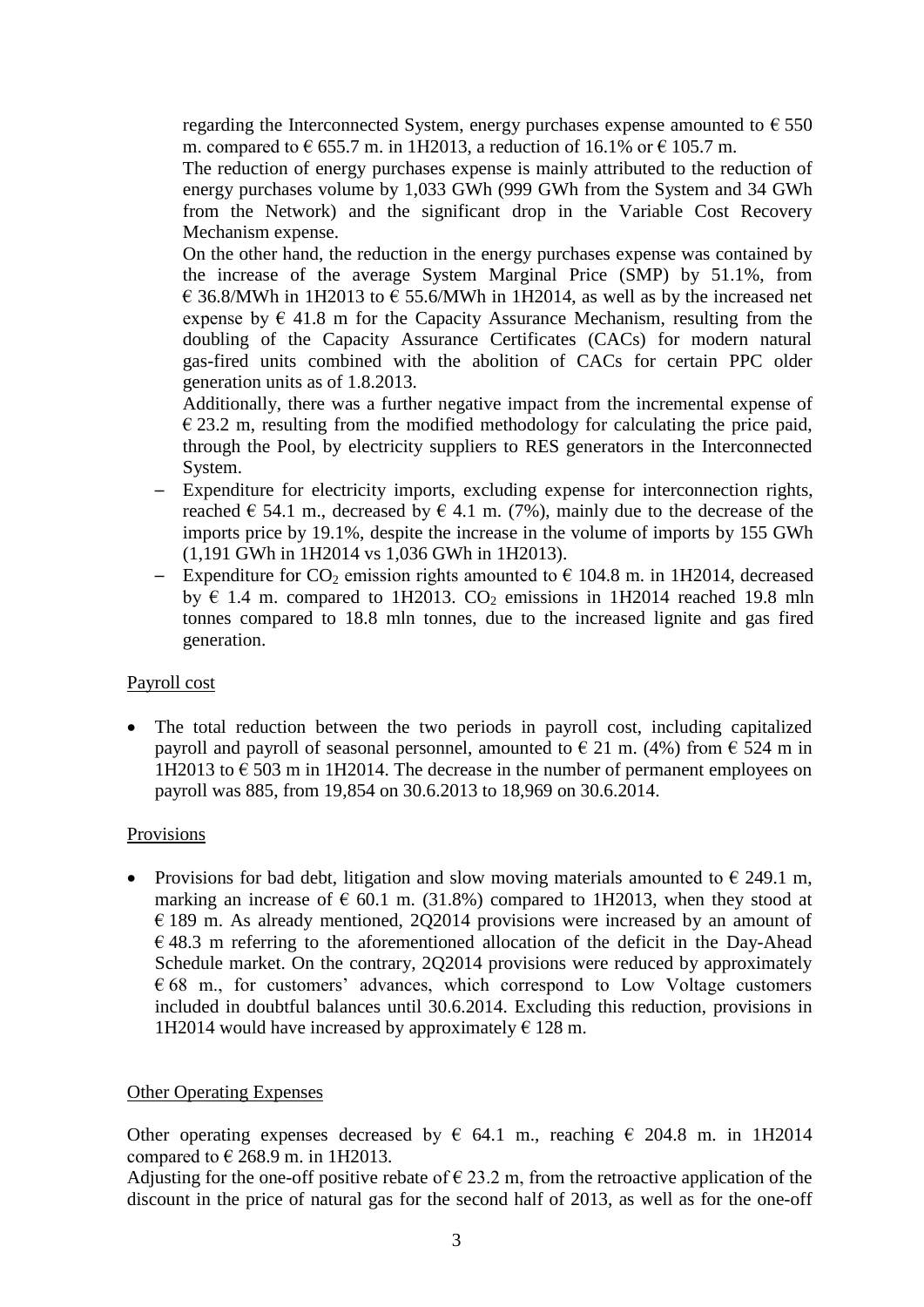positive impact of the recovery (excluding interest) from Aluminium of  $\epsilon$  17.4 m, which were both recorded in 1Q2014, other operating expenses decreased by  $\epsilon$  23.5 m. or 8.7%, to € 245.3 m in 1H2014 compared to € 268.9 m. in 1H2013.

In conclusion,

In 1H2014, 45.5% of total revenues were expensed for fuel,  $CO<sub>2</sub>$  and energy purchases compared to 46.4% in 1H2013. It is noted that, energy purchases expense in 1H2014 accounted for 23.5% of total revenues compared to 26.7% in 1H2013. Regarding the evolution of current provisions, these represent 11.2% of total revenues or 8.8%, taking into account the positive impact from customers' advances compared to 6.4% in 1H2013.

#### **Other Financial information**

- Depreciation expense in 1H2014 amounted to  $\epsilon$  296.6 m. compared to  $\epsilon$  305.1 m. in 1H2013, a reduction of  $\epsilon$  8.5 m.
- Net financial expenses remained practically stable at  $\epsilon$  107.1 m. compared to  $\epsilon$  107.6 m 1H2013.
- Pre-tax profits in 1H2014 amounted to  $\epsilon$  142.6 m. compared to  $\epsilon$  170.2 m. in 1H2013.
- Net profits amounted to  $\epsilon$  96.3 m. compared to  $\epsilon$  127.1 m. in 1H2013.

#### **Capex and net debt**

• Capital expenditure in 1H2014 amounted to  $\epsilon$  255.6 m. compared to  $\epsilon$  335 m. in 1H2013, reduced by  $\in$  79.4 m., while, as a percentage of total revenues it declined to 9.1% from 11.4%. Excluding network users' participation for their connection to the network ( $\epsilon$  32 m. and  $\epsilon$  43.1 m. in 1H2014 and 1H2013 respectively), which fund a significant part of network projects, capital expenditure amounted to 8% and 10% of total revenues in 1H2014 and 1H2013 respectively.

Specifically, the main components of 1H2014 capital expenditure, were as follows (in brackets the respective figures for 1H2013):

| - Mining projects:       | € 43.5 m.  | $(\text{\textsterling} 41.5 \text{ m.})$ |
|--------------------------|------------|------------------------------------------|
| - Generation projects:   | € 69.8 m.  | (E 81.2 m.)                              |
| - Transmission projects: | € 17.9 m.  | $(\text{\textsterling} 63 \text{ m.})$   |
| - Network projects:      | € 116.6 m. | $(\text{€ } 143.8 \text{ m.})$           |
| - RES projects:          | $€4.8$ m.  | (E 2.9 m.)                               |

• Net debt amounted to  $\epsilon$  4,906.6 m., an increase of  $\epsilon$  297 m. compared to 30.6.2013 (€ 4,609.6 m.) and an increase of € 382.3 m. compared to 31.12.2013 (€ 4,524.3 m.). This increase is due to a net outflow of about  $\epsilon$  180 m. for the rendering of the last part of the Special Property Tax collected through the electricity bills in 1H2014, the extraordinary payment of  $\epsilon$  24.3 m. against the LAGIE deficit as well as the increase in working capital.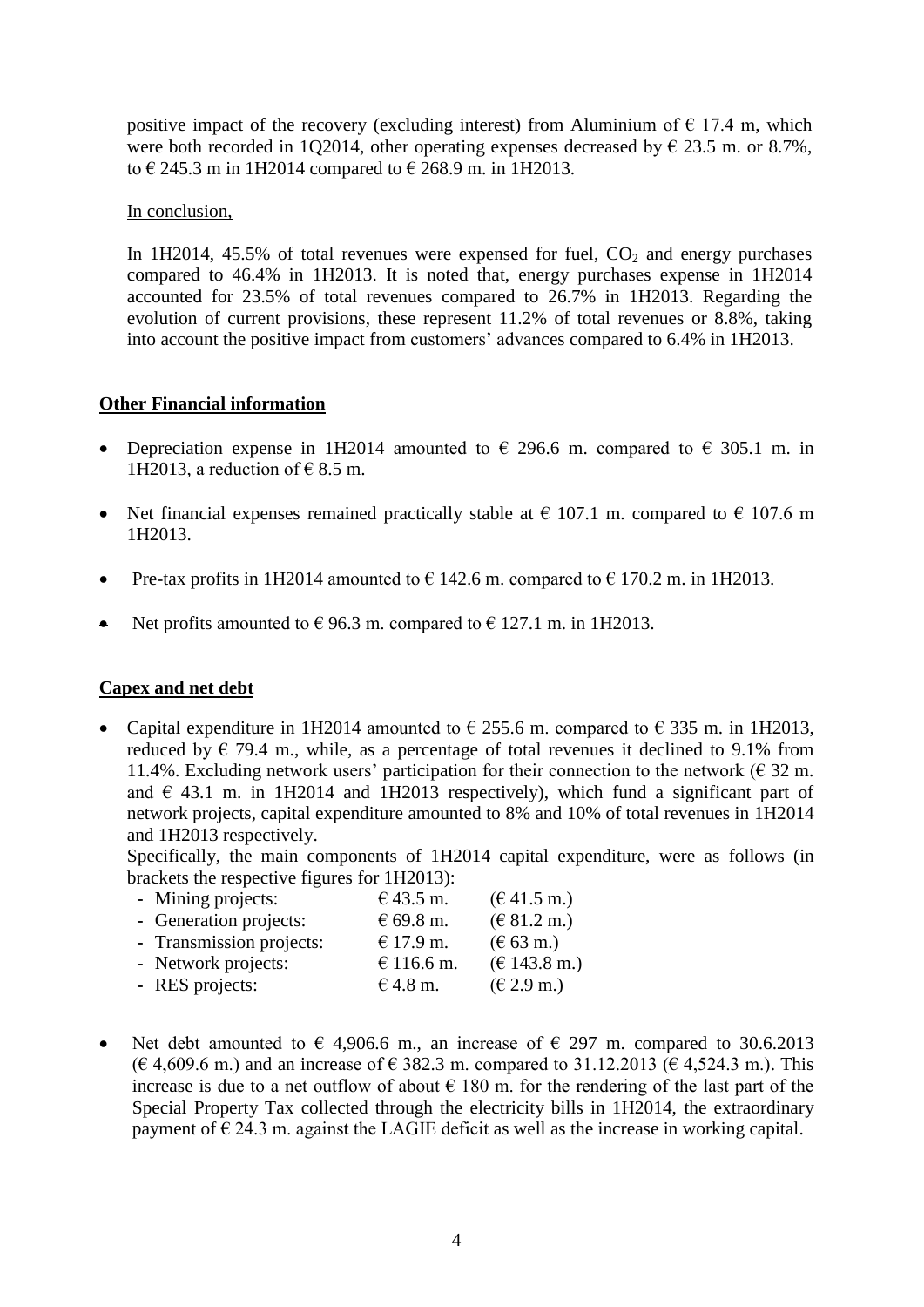Commenting on the financial results of the period, Arthouros Zervos, Public Power Corporation's Chairman and Chief Executive Officer said:

"In the first half of 2014, total revenues declined by 4% or  $\epsilon$ 117.6 m, mainly as a result of lower demand and lower High Voltage and Medium Voltage tariffs. Despite the continuous containment of operating expenses, the decline in revenues together with the increased bad debt provisions, the outflows in relation to the LAGIE deficit, as well as the different energy mix due to significantly lower hydro generation, despite the increased lignite fired generation- led to a decline of operating results (EBITDA) by 6.6% or  $\epsilon$ 38.6 m.

Specifically, and as far as controllable operating expenses are concerned, we achieved, for the ninth consecutive semester, a reduction of the total payroll cost, and, as a result, payroll represents 16.2% of total revenues compared to 24.7% in 2009. Recent studies and international benchmarking confirm the significant improvement in PPC's operating efficiency compared to similar companies.

However, the positive impact from the reduction in operating cost over the last years was outweighed by increases in non-controllable expenses, associated to a large extent with distortions in the regulatory environment. The recent partial lifting of distortions had a positive effect on the wholesale market operation, nonetheless, there are still pending issues in the regulatory framework as well as risks, associated, amongst other, with the implementation of the NOME model and the new methodology for Capacity Assurance Certificates (CAC). A rational regulatory framework for the market operation, leading to lower cost for the end consumer, is even more needed, given the current economic conditions, which are reflected in the significant increase in bad debt provisioning.

Recently, and in the framework of the European rules for cost-reflective tariffs, we proceeded with the rationalization of our tariffs, including reductions in tariffs for small enterprises. This rationalization has a neutral overall effect for PPC.

Finally, during the second quarter, we proceeded with the tender for the ownership unbundling of IPTO and four investors/consortia have been qualified to submit binding offers."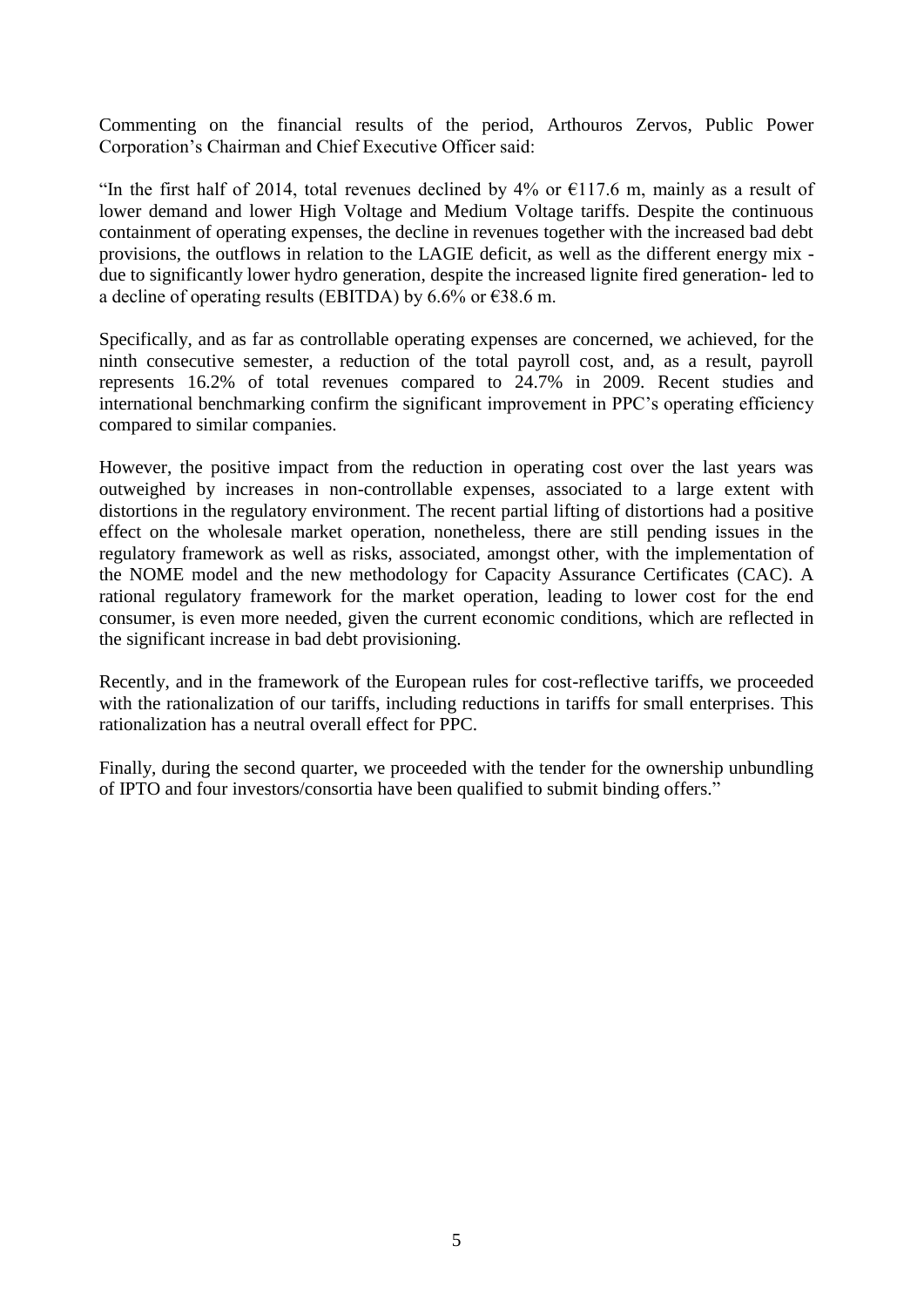# **Financial Results of the Parent Company**

|                            | 1H2014       | 1H2013       |
|----------------------------|--------------|--------------|
| Turnover                   | € 2,804.7 m. | € 2,919.3 m. |
| <b>EBITDA</b>              | €421.8 m.    | €478.1 m.    |
| <b>EBITDA</b> margin       | 15%          | 16.4%        |
| Pre-tax profits / (Losses) | € 84.4 m.    | € 105.7 m.   |
| Net income $/(Loss)$       | € 57.7 m.    | $€62.8$ m.   |

# **Financial Results of Subsidiaries**

## **Independent Power Transmission Operator (IPTO S.A./ADMIE)**

|                            | 1H2014                               | 1H2013     |
|----------------------------|--------------------------------------|------------|
| Turnover                   | € 136.9 m.                           | € 137.7 m. |
| <b>EBITDA</b>              | € 101.1 m.                           | € 81.8 m.  |
| <b>EBITDA</b> margin       | 73.8%                                | 59.4%      |
| Pre-tax profits / (Losses) | $\text{\textsterling}57 \text{ m}$ . | €43.7 m.   |
| Net income $/(Loss)$       | €42.4 m.                             | $€36.1$ m. |

## **Hellenic Electricity Distribution Network Operator (HEDNO S.A./DEDDIE)**

|                                           | 1H2014     | 1H2013        |
|-------------------------------------------|------------|---------------|
| I Turnover                                | € 226.7 m. | € 258.2 m.    |
| <b>EBITDA</b>                             | € 17.8 m.  | $€16.3$ m.    |
| <b>EBITDA</b> margin                      | 7.8%       | 6.3%          |
| $\blacksquare$ Pre-tax profits / (Losses) | $€15.3$ m. | $\in$ 13.1 m. |
| Net income $/(Loss)$                      | $€11.5$ m. | € 21.4 m.     |

### **PPC Renewables S.A.**

|                            | 1H2014     | 1H2013     |
|----------------------------|------------|------------|
| Turnover                   | $€11.4$ m. | € 13.9 m.  |
| <b>EBITDA</b>              | $€6.9$ m.  | $€7.6$ m.  |
| <b>EBITDA</b> margin       | 60.5%      | 55.1%      |
| Pre-tax profits / (Losses) | $€4.7$ m.  | $E$ 5.2 m. |
| Net income $/(Loss)$       | $E$ 3.5 m. | $€4.3$ m.  |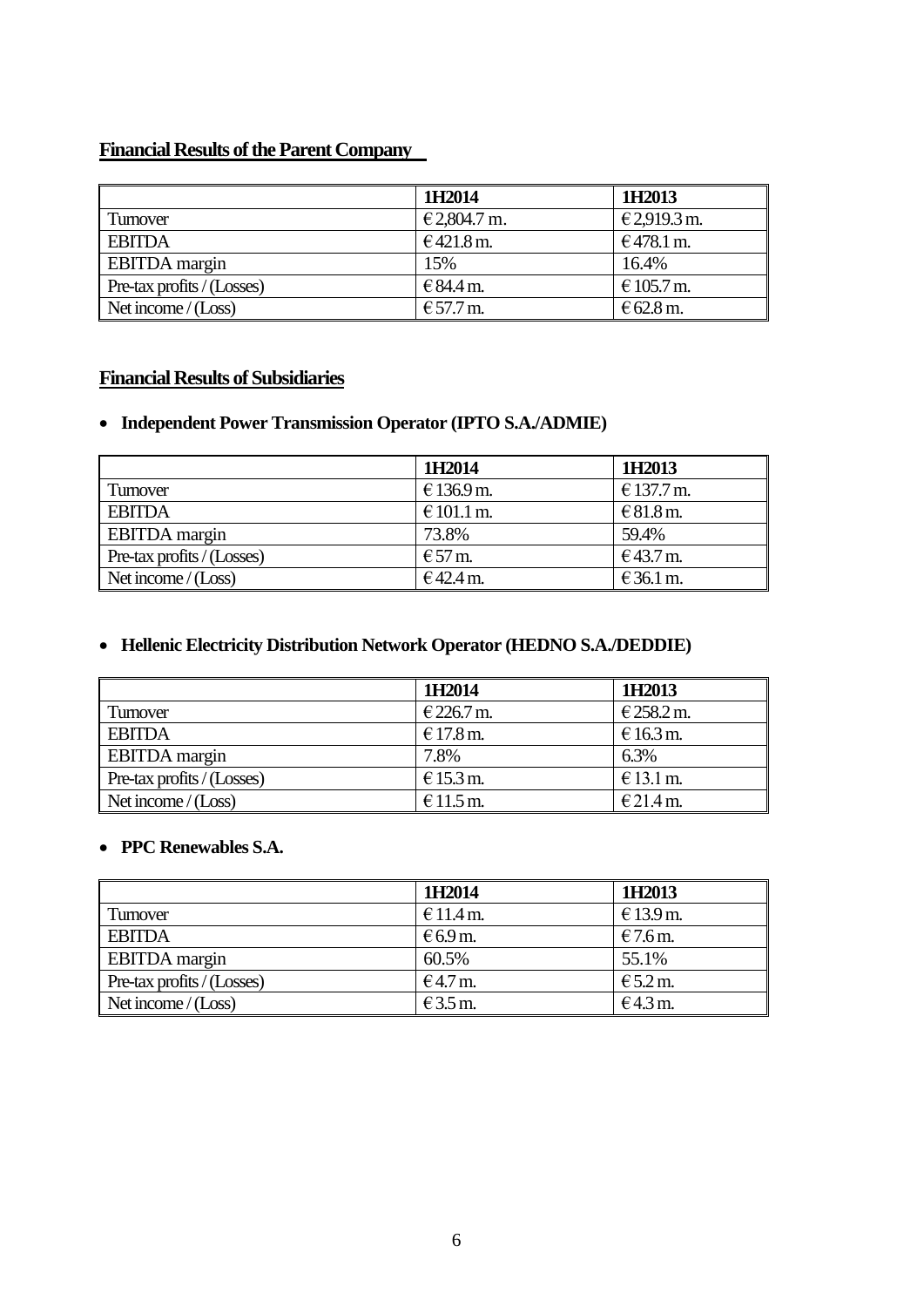| Summary Financials (€ m.)                         |                   |                   |          |                   |                       |          |  |  |  |
|---------------------------------------------------|-------------------|-------------------|----------|-------------------|-----------------------|----------|--|--|--|
|                                                   | 1H2014<br>Audited | 1H2013<br>Audited | Δ%       | 1H2014<br>Audited | 1H2013<br>Audited     | Δ%       |  |  |  |
|                                                   |                   | <b>GROUP</b>      |          |                   | <b>PARENT COMPANY</b> |          |  |  |  |
| <b>Total Revenues</b>                             | 2,833.6           | 2,951.2           | $-4.0%$  | 2,804.7           | 2,919.3               | $-3.9%$  |  |  |  |
| EBITDA                                            | 547.7             | 586.3             | $-6.6%$  | 421.8             | 478.1                 | $-11.8%$ |  |  |  |
| <b>EBITDA Margin</b>                              | 19.3%             | 19.9%             |          | 15.0%             | 16.4%                 |          |  |  |  |
| Profit/(Loss) before Taxes & Fin. Expenses (EBIT) | 251.1             | 281.2             | $-10.7%$ | 158.0             | 205.6                 | $-23.2%$ |  |  |  |
| EBIT margin (%)                                   | 8.9%              | 9.5%              |          | 5.6%              | 7.0%                  |          |  |  |  |
| Net Income/(Loss)                                 | 96.3              | 127.1             | $-24.2%$ | 57.7              | 62.8                  | $-8.1%$  |  |  |  |
| Earnings/(Losses) per share (In euro)             | 0.42              | 0.55              | $-23.6%$ | 0.25              | 0.27                  | $-7.4%$  |  |  |  |
| No of Shares (in m.)                              | 232               | 232               |          | 232               | 232                   |          |  |  |  |
| Net Debt                                          | 4,906.6           | 4,609.6           | 6.4%     | 4,677.8           | 4,203.4               | 11.3%    |  |  |  |

| Summary Profit & Loss (€ m.)                                |                   |                   |          |                       |                   |          |  |  |
|-------------------------------------------------------------|-------------------|-------------------|----------|-----------------------|-------------------|----------|--|--|
|                                                             | 1H2014<br>Audited | 1H2013<br>Audited | Δ%       | 1H2014<br>Audited     | 1H2013<br>Audited | Δ%       |  |  |
|                                                             |                   | <b>GROUP</b>      |          | <b>PARENT COMPANY</b> |                   |          |  |  |
| <b>Total Revenues</b>                                       | 2,833.6           | 2,951.2           | $-4.0%$  | 2,804.7               | 2,919.3           | $-3.9%$  |  |  |
| - Revenue from energy sales                                 | 2,746.8           | 2,856.5           | $-3.8%$  | 2,741.8               | 2,847.1           | $-3.7%$  |  |  |
| - Customers' participation                                  | 32.0              | 43.1              | $-25.8%$ | 30.6                  | 43.2              | $-29.2%$ |  |  |
| - Third Party Distribution network fees and PSO             | 17.0              | 8.1               | 109.9%   | 7.1                   | 2.2               | 222.7%   |  |  |
| - Other revenues                                            | 37.8              | 43.5              | $-13.1%$ | 25.2                  | 26.8              | $-6.0%$  |  |  |
| Total Operating Expenses (excl. depreciation)               | 2,285.9           | 2,364.9           | $-3.3%$  | 2,382.9               | 2,441.2           | $-2.4%$  |  |  |
| - Payroll Expenses                                          | 459.7             | 470.4             | $-2.3%$  | 297.4                 | 307.2             | $-3.2%$  |  |  |
| - Third parties fossil fuel                                 | 34.6              | 16.4              | 111.0%   | 34.6                  | 16.4              | 111.0%   |  |  |
| - Total Fuel Expenses                                       | 517.8             | 474.6             | 9.1%     | 517.8                 | 474.6             | 9.1%     |  |  |
| - Liquid fuel                                               | 344.3             | 368.9             | $-6.7%$  | 344.3                 | 368.9             | $-6.7%$  |  |  |
| - Natural Gas                                               | 173.5             | 105.7             | 64.1%    | 173.5                 | 105.7             | 64.1%    |  |  |
| - Expenditure for $CO2$ emission rights                     | 104.8             | 106.2             | $-1.3%$  | 104.8                 | 106.2             | $-1.3%$  |  |  |
| - Special lignite levy                                      | 23.1              | (1)<br>21.6       | 6.9%     | 23.1                  | (1)<br>21.6       | 6.9%     |  |  |
| - Energy Purchases                                          | 667.9             | $788.8^{(1)}$     | $-15.3%$ | 680.5                 | 799.6 $(1)$       | $-14.9%$ |  |  |
| - Purchases From the System and the<br>Network              | 440.7             | (1)<br>377.4      | 16.8%    | 446.3                 | 383.1 $(1)$       | 16.5%    |  |  |
| - Imports                                                   | 54.1              | (1)<br>58.2       | $-7.0%$  | 54.1                  | (1)<br>58.2       | $-7.0%$  |  |  |
| - Third party variable cost recovery<br>mechanism           | 19.7              | (1)<br>215.2      | $-90.8%$ | 19.7                  | (1)<br>215.2      | $-90.8%$ |  |  |
| - Third party capacity assurance<br>mechanism               | 85.7              | (1)<br>43.9       | 95.2%    | 85.7                  | (1)<br>43.9       | 95.2%    |  |  |
| - Balance of clearings and other expenses                   | 13.3              | (1)<br>21.3       | $-37.6%$ | 13.3                  | (1)<br>21.3       | $-37.6%$ |  |  |
| - Differential expense for RES energy<br>purchases          | 23.2              | (1)<br>$0.0\,$    |          | 23.2                  | (1)<br>$0.0\,$    |          |  |  |
| - Special consumption tax on natural gas for<br><b>IPPs</b> | 13.7              | (1)<br>55.9       | $-75.5%$ | 13.7                  | (1)<br>55.9       | $-75.5%$ |  |  |
| - Other                                                     | 17.5              | (1)<br>16.9       | 3.6%     | 24.5                  | (1)<br>22.0       | 11.4%    |  |  |